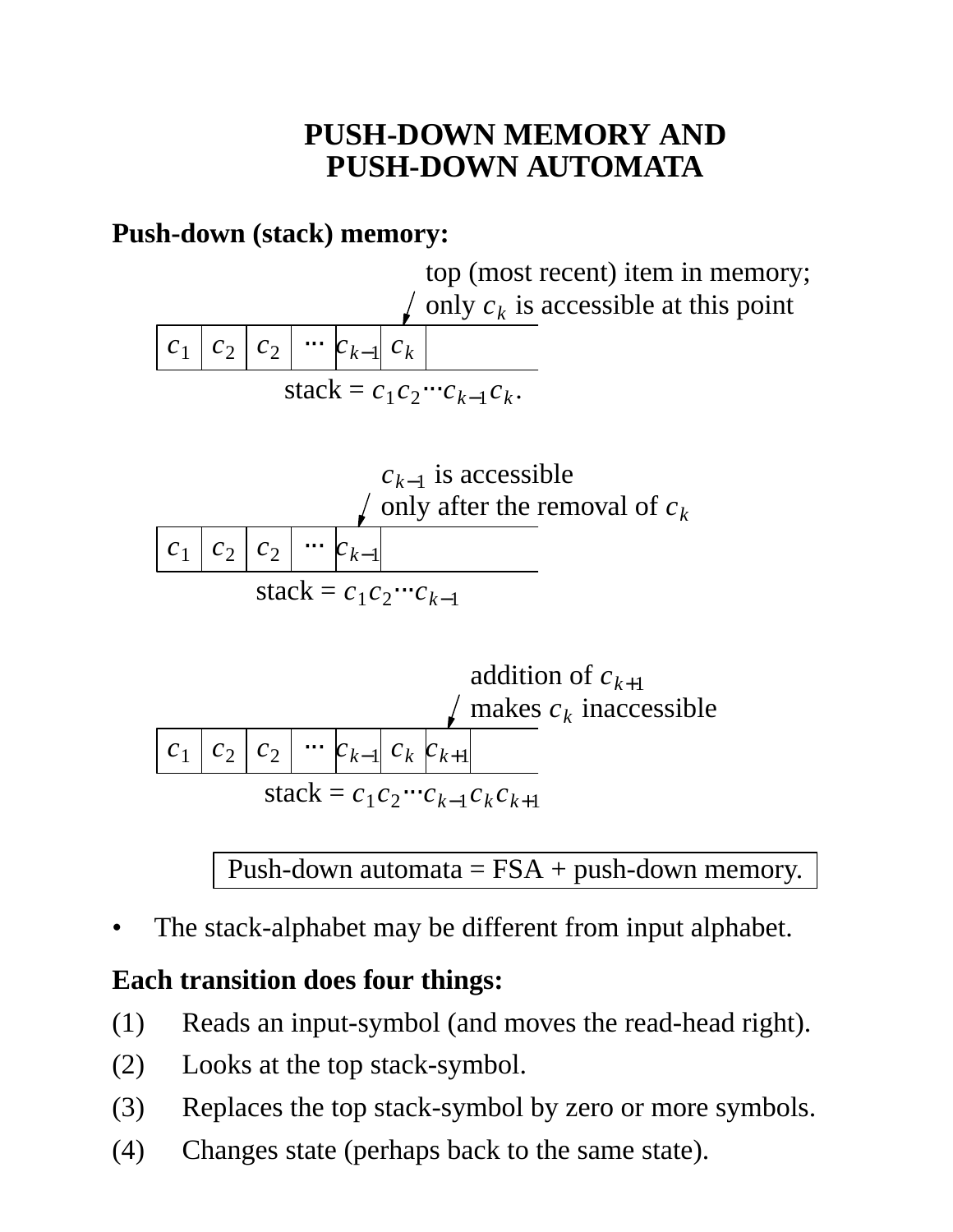#### **EXAMPLE OF A PDA**

**Example.** A PDA for  $L = \{a^n b^n : n \ge 1\}.$ 

Save the *a*'s on the stack, then match them off with the *b*'s.

$$
\lambda/a/a
$$
,  $a/a/aa$   $a/b/\lambda$   
\n $P_{a^n b^n}: \sqrt{q_0} \quad \lambda/b/\lambda$   $\lambda$  Deterministic  
\n $PDA$ 

- Transition-label: (stack-symbol, input-symbol, replacement-string).
- Initially stack is empty; in this case, stack-symbol =  $\lambda$ .

| Stack (rightmost)               | <b>State</b> | Remaining        | Transition    |
|---------------------------------|--------------|------------------|---------------|
| symbol on top)                  |              | input string     | used          |
| $\lambda$                       | $q_0$        | <i>aaabbb</i>    | $\lambda/a/a$ |
| $\mathfrak a$                   | $q_0$        | aabbb            | a/a/aa        |
| aa                              | $q_0$        | abbb             | a/a/aa        |
| (end of saving $a$ 's)<br>aaa   | $q_0$        | bbb              | $a/b/\lambda$ |
| aa                              | $q_1$        | bb               | $a/b/\lambda$ |
| $\mathfrak a$                   | $q_1$        | $\boldsymbol{b}$ | $a/b/\lambda$ |
| (end of matching b's) $\lambda$ | $q_1$        |                  |               |

**Processing of input** *x* **=** *aaabbb***:**

#### **Language Defined by PDA:** {*x*: *x* is accepted}.

- *x* is accepted: The PDA reaches a final-state on reading all of *x and* the stack is empty at that point.
- *x* is rejected: *x* cannot be read completely *or* after reading *x*, PDA does not reach a final-state or the stack is not empty.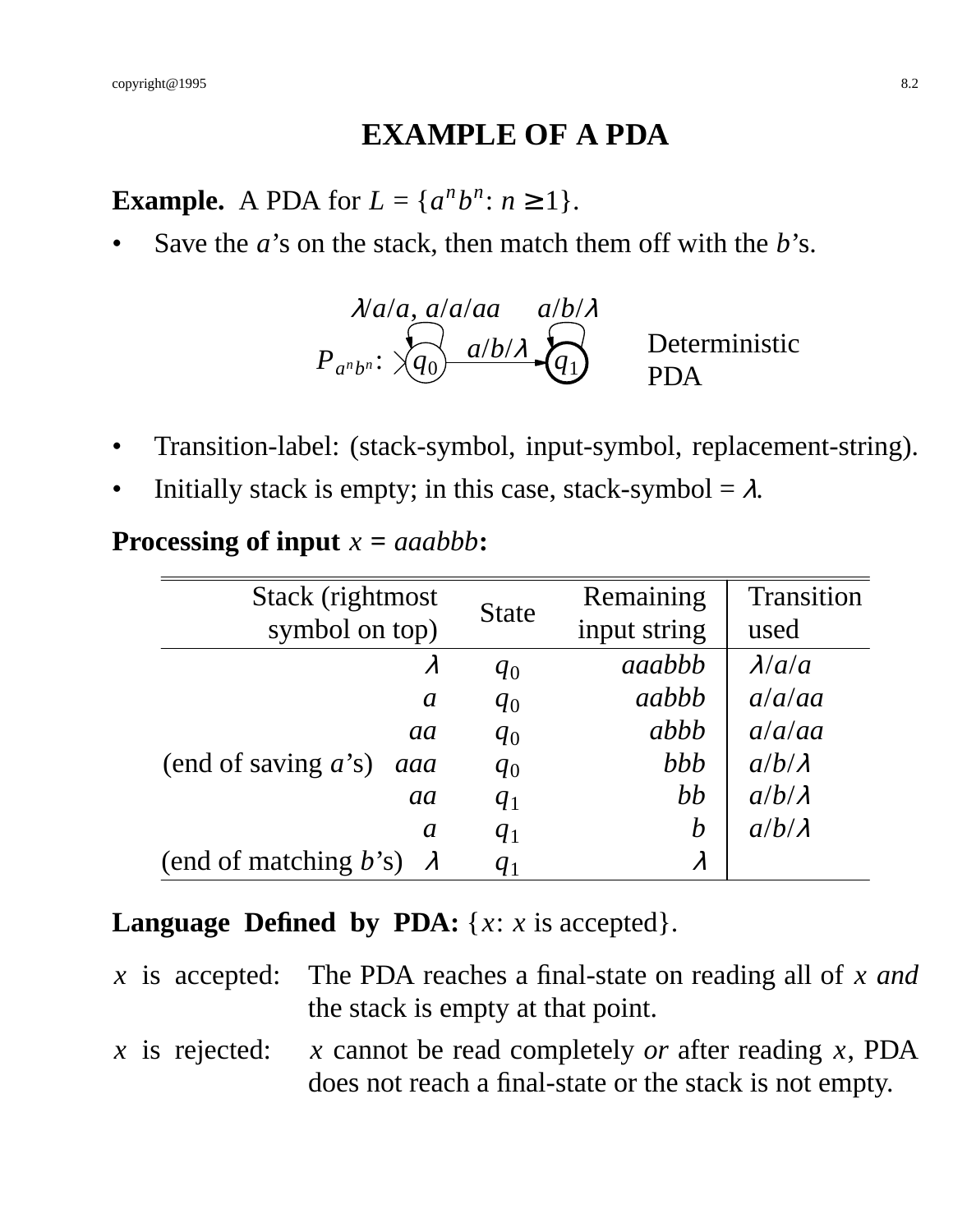## **PDA FOR BALANCED PARENTHETICAL STRINGS**

We write *a* for '(' and *b* for ')' for readability.

 $L_{\lambda+bal\text{-}par} = {\lambda, ab, abab, aabb,}$ *ababab*, *abaabb*, *aabbab*, *aababb*, *aaabbb*, ⋅⋅⋅}

- Each of these strings, except for  $\lambda$ , contains an initial string of the form  $a^n b^n$  ( $n > 0$ ) or has such a string following an initial part  $a^m$ .
- The removal of that  $a^n b^n$  makes the smaller string again balanced.
- **Idea:** Merge  $q_0$  and  $q_1$  in  $P_{a^n b^n}$  into a single state to allow the *saving* of *a*'s and *matching* off with *b*'s can occur repeatedly.

$$
a/b/\lambda
$$
,  
\n $a/a/aa$ ,  
\n $\lambda/a/a$   
\n $P_{\lambda+bal-par}: \overbrace{q_0}$  Deterministic  
\nPDA

**Processing of**  $x = a \cdot ab \cdot ab \cdot b$ :

| <b>Stack memory</b> | <b>State</b> | Remaining        | Transition    |
|---------------------|--------------|------------------|---------------|
|                     |              | input string     | used          |
| $\lambda$           | $q_0$        | aababb           | $\lambda/a/a$ |
| $\mathfrak a$       | $q_0$        | ababb            | a/a/aa        |
| aa                  | $q_0$        | babb             | $a/b/\lambda$ |
| $\mathfrak{a}$      | $q_0$        | abb              | a/a/aa        |
| aa                  | $q_0$        | bb               | $a/b/\lambda$ |
| $\mathfrak{a}$      | $q_0$        | $\boldsymbol{b}$ | $a/b/\lambda$ |
| $\lambda$           | $q_0$        | $\lambda$        |               |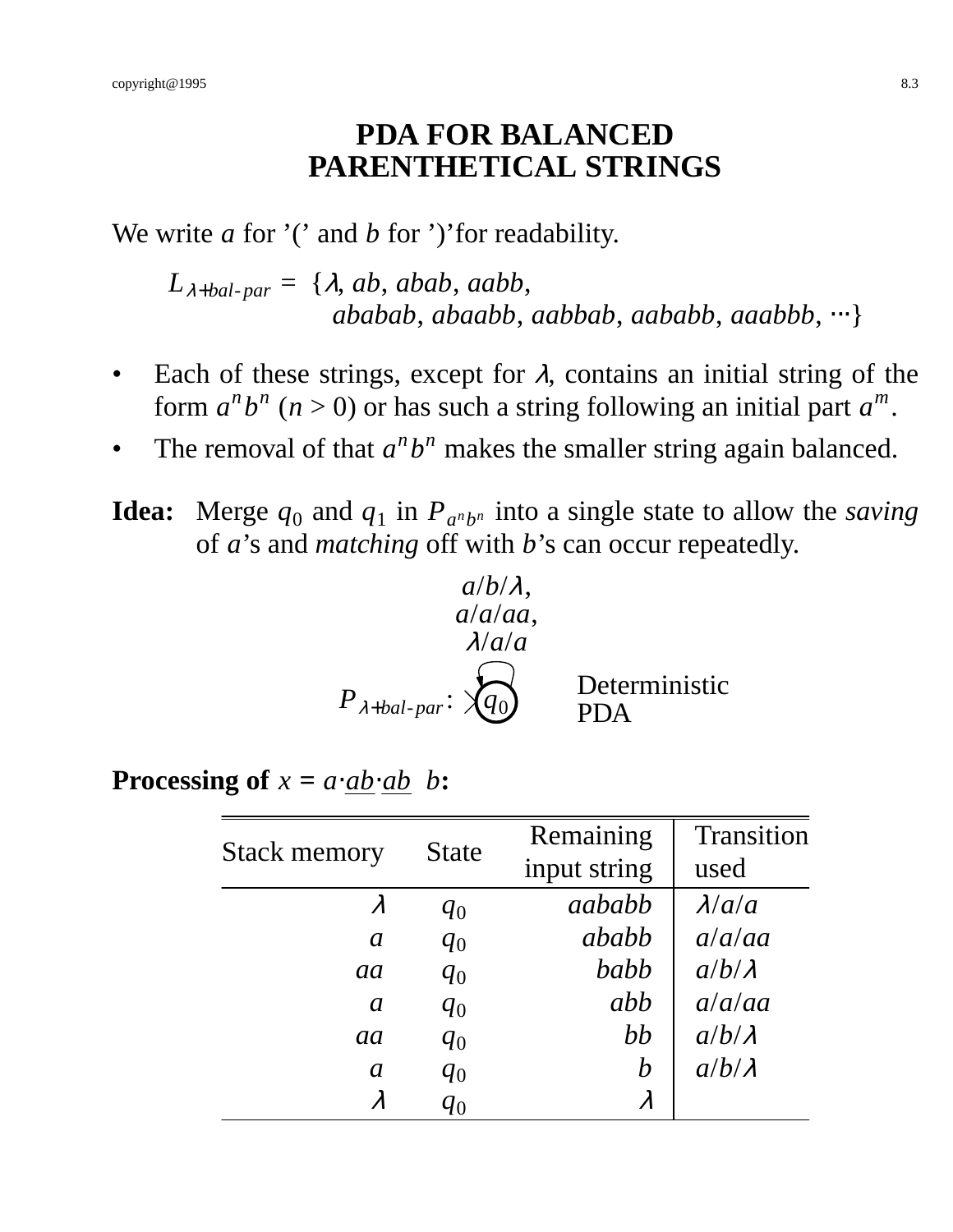## **EXERCISE.**

- 1. Construct a PDA to accept  $L_{bal\text{-}par}$ ;  $\lambda \notin L_{bal\text{-}par}$ .
- 2. For each PDA below, describe the language accepted by it. Which of the PDAs are deterministic?



3. Consider the language  $L_{m\geq n} = \{a^m b^n : m \geq n \geq 1\}$  and the PDAs below. For each PDA, find a smallest string  $x \in L_{m \ge n}$  not accepted or  $x \notin L_{m \ge n}$  but accepted. For each PDA, eliminate any unnecessary non-determinism if possible (without changing the language of the PDA).



- 4. Show a PDA which accepts all non-empty strings over the alphabet  ${0, 1, x, =}$  which represent correct multiplications of the form  $2^{m}2^{n} = 2^{m+n}$ . For  $m = 2$  and  $n = 3$ , the input string is  $100\times1000=100000$ . (Hint: the symbols ' $\times$ ' and '=' in the input string should drive the PDA to different states.)
- 5. Show that the language described in Problem 4 is not regular.
- 6. Give the state-diagram for a deterministic PDA which accepts the language  $L_{m=2n} = \{a^m b^n : m = 2n, n \ge 1\}$ . Do the same for the language *Lm*=2*n*+<sup>1</sup> , defined in a similar way.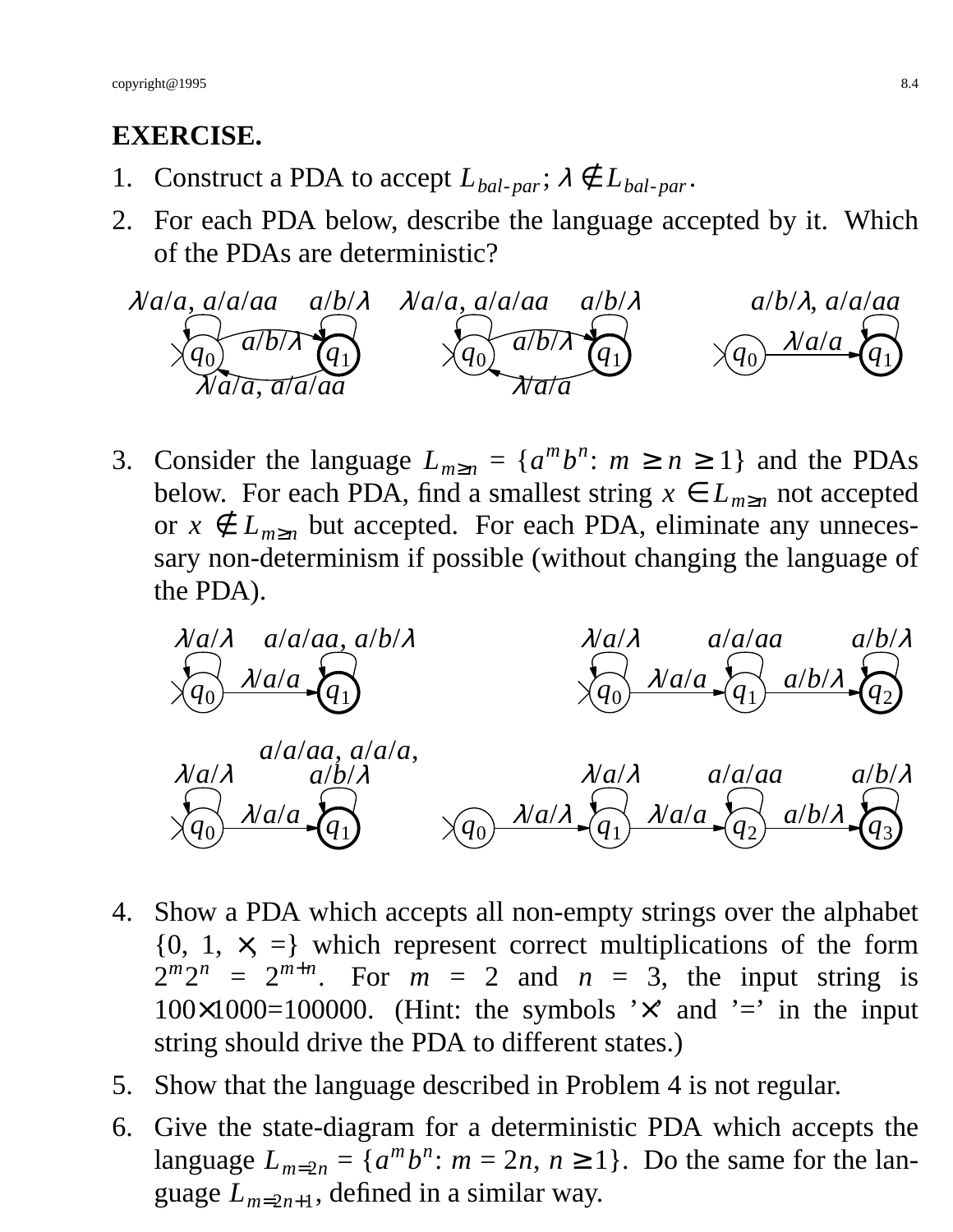# **CONTEXT-FREE LANGUAGES AND PDAs**

**CFL:** A language is context-free if it accepted by a PDA.

### **Language point of view:**

• CFLs describe more general patterns than those described by regular languages. (Each regular language is also a CFL.)



### **Machine point of view:**

• PDAs characterize computations that can be performed by a limited use of *external* memory, called the *stack* memory, where the amount of memory used is no more than a constant times the size of the input.

> A PDA uses at most a linear (in the size of the input) amount of stack memory.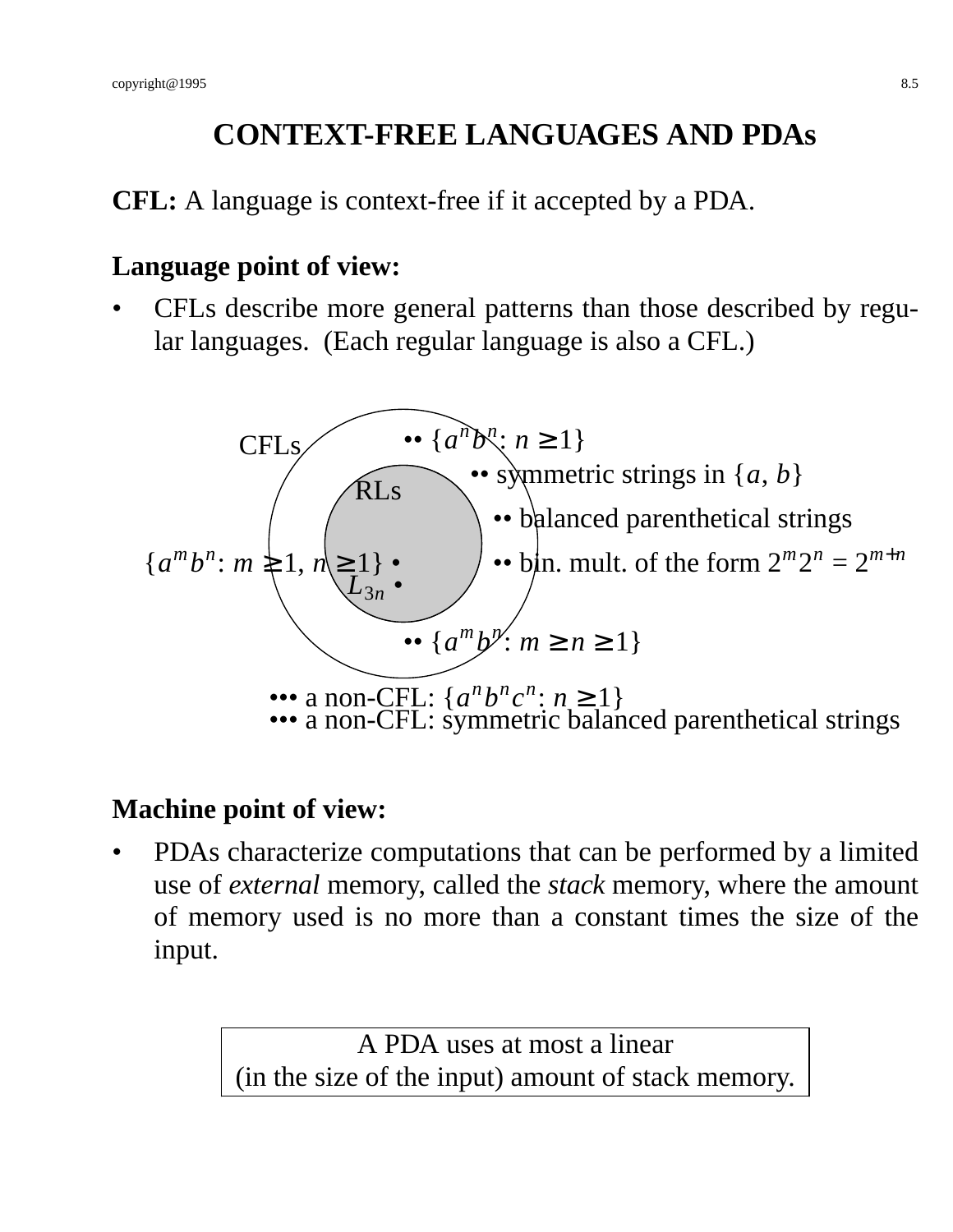# **PDA FOR SYMMETRIC STRINGS**

 $L_{sym}$  = all non-empty symmetric strings over {*a*, *b* }.  $= \{a, b, aa, bb, aaa, aba, bab, bbb, \cdots\}$ 

## **Idea**:

- (1) Non-deterministically decide a mid-point of the string (and changes state from  $q_0$  to  $q_1$ ).
- (2) Non-deterministically decide whether the string is of even length or odd length. In the second case, ignore the unique middle symbol (not matched with the next symbol).
- (3) Save the first half of the string on the stack, and then match it off with the second half.

| $\lambda/a/a$ , $\lambda/b/b$ ,<br>$a/a/aa$ , $a/b/ab$ ,<br>b/a/ba, b/b/bb<br>$P_{sym}$ :<br>$\times q_0$ | $\lambda/a/\lambda$ , $\lambda/b/\lambda$ ,<br>$a/a/a$ , $a/b/a$ ,<br>$b/a/b$ , $b/b/b$ ,<br>$a/a/\lambda$ , $b/b/\lambda$ | $a/a/\lambda$ ,<br>$b/b/\lambda$ | 3 transitions at $q_0$<br>for (stack-symbol,<br>input-symbol) = $(a, a)$ . |
|-----------------------------------------------------------------------------------------------------------|----------------------------------------------------------------------------------------------------------------------------|----------------------------------|----------------------------------------------------------------------------|
|-----------------------------------------------------------------------------------------------------------|----------------------------------------------------------------------------------------------------------------------------|----------------------------------|----------------------------------------------------------------------------|

Processing of *x* = *aabbaa* (*deterministic* accepting behavior).

| <b>Stack memory</b> | <b>State</b> | Remaining      | Transition    |
|---------------------|--------------|----------------|---------------|
|                     | tate         | input string   | used          |
| $\lambda$           | $q_0$        | aabbaa         | $\lambda/a/a$ |
| $\mathfrak{a}$      | $q_0$        | abbaa          | a/a/aa        |
| aa                  | $q_0$        | bbaa           | a/b/ab        |
| aab                 | $q_0$        | baa            | $b/b/\lambda$ |
| aa                  | $q_1$        | aa             | $a/a/\lambda$ |
| $\mathfrak{a}$      | $q_1$        | $\mathfrak{a}$ | $a/a/\lambda$ |
| $\lambda$           | $q_1$        | $\lambda$      |               |

Any other processing lead to rejection of *aabbaa*.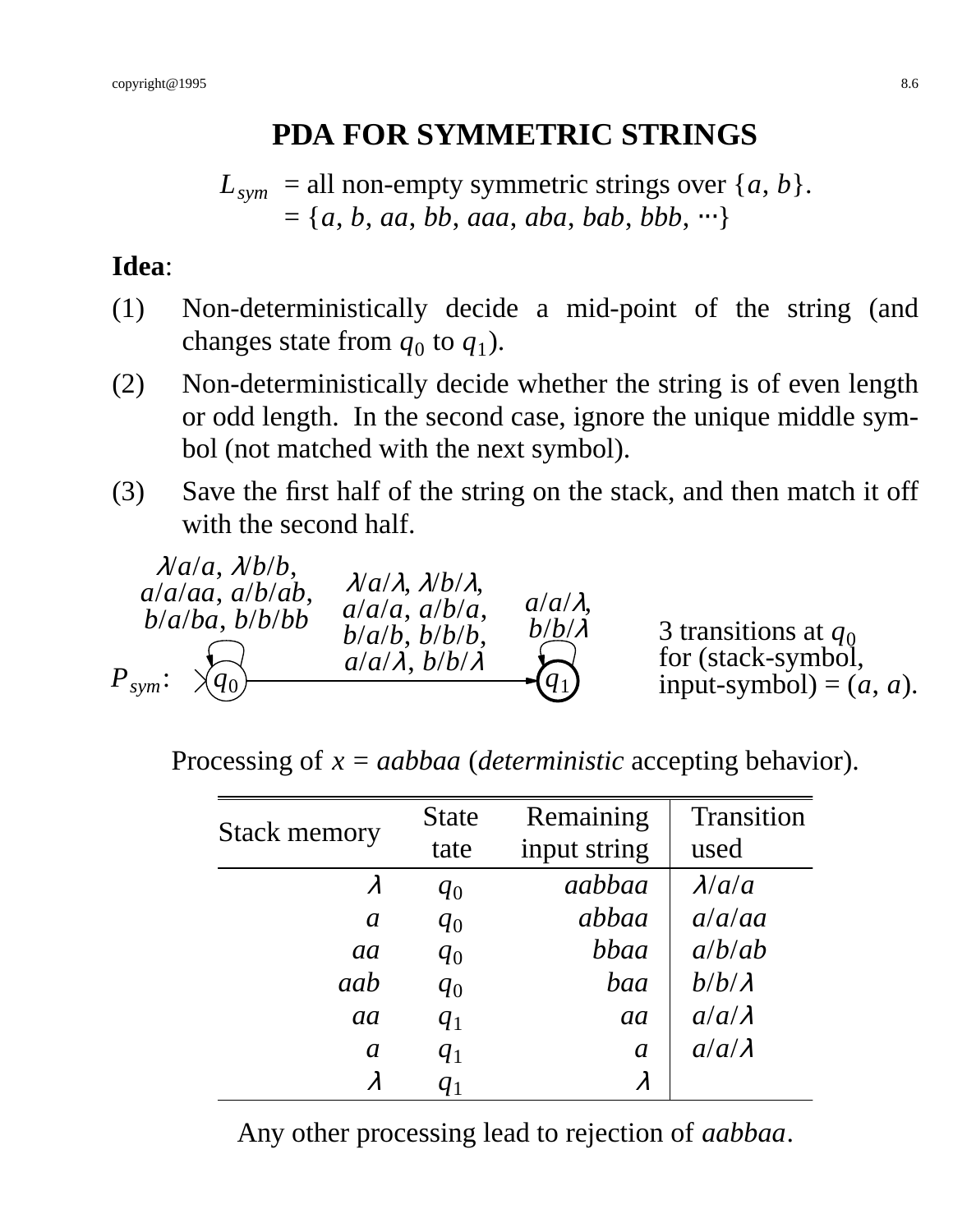# **ALL MOVE-SEQUENCES IN**  $P_{sym}$  **FOR**  $x = ab \notin L_{sym}$

**Configuration**: (stack, state, remaining-input).

• For input *x* and start-state =  $q_0$ , initial configuration is  $(\lambda, q_0, x)$ .



#### **EXERCISE.**

- 1. Give the numbers of symmetric strings and non-symmetric strings for length  $m = 2k$  and length  $m = 2k + 1$ .
- 2. Give the state-diagram of a deterministic PDA for accepting the language  $L_{\#a=\#b} = \{x \in (a+b)^+ : \#(a, x) = \#(b, x)\}.$
- 3. Give a PDA for  $L_{a^{n+3}b^n}$ .
- 4. Give the state diagram of deterministic-behavior PDA for *Lnon*−*sym* = {*ab*, *ba*, *aab*, *abb*, *baa*, *bba*, ⋅⋅⋅} with deterministic-behavior. Show the tree of all move sequences of the PDA for  $x = ab$ .
- 5. Show a PDA for the language  $L_{m \neq n} = \{a^m b^n : m \neq n, m, n \geq 1\}$  with deterministic behavior.

Show the configurations in all possible move sequences for your PDA for the input  $x = a^2b^2$  to show that it is not accepted.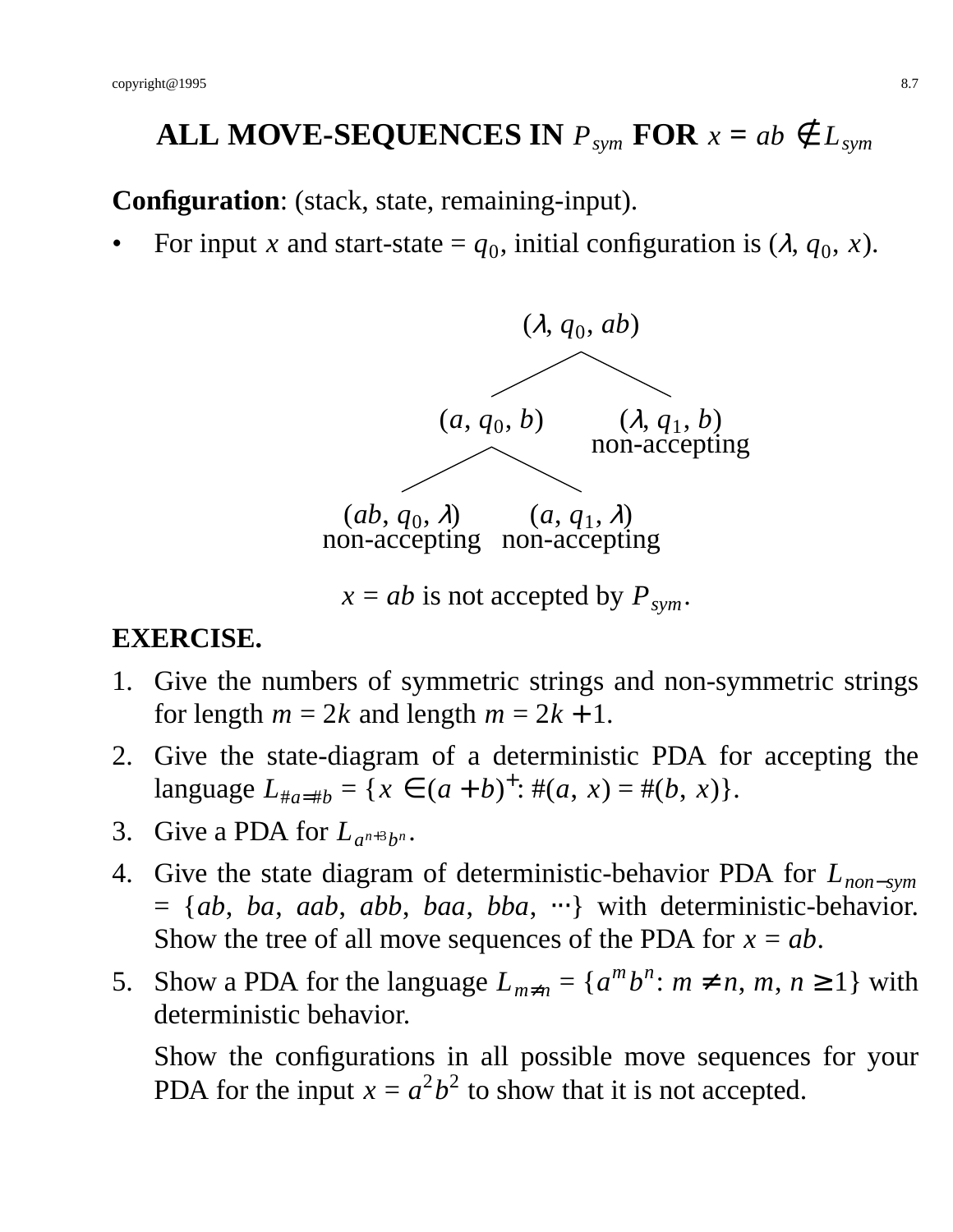# **COMPLEMENT OF**  $\{a^n b^n : n \ge 1\}$

#### **Five kinds of strings in the complement:**



Non-deterministic PDA, with a deterministic accepting behavior.

#### **EXERCISE.**

1. Construct a PDA to accept the complement of *Lbal*-*par*; the complement includes <sup>λ</sup>.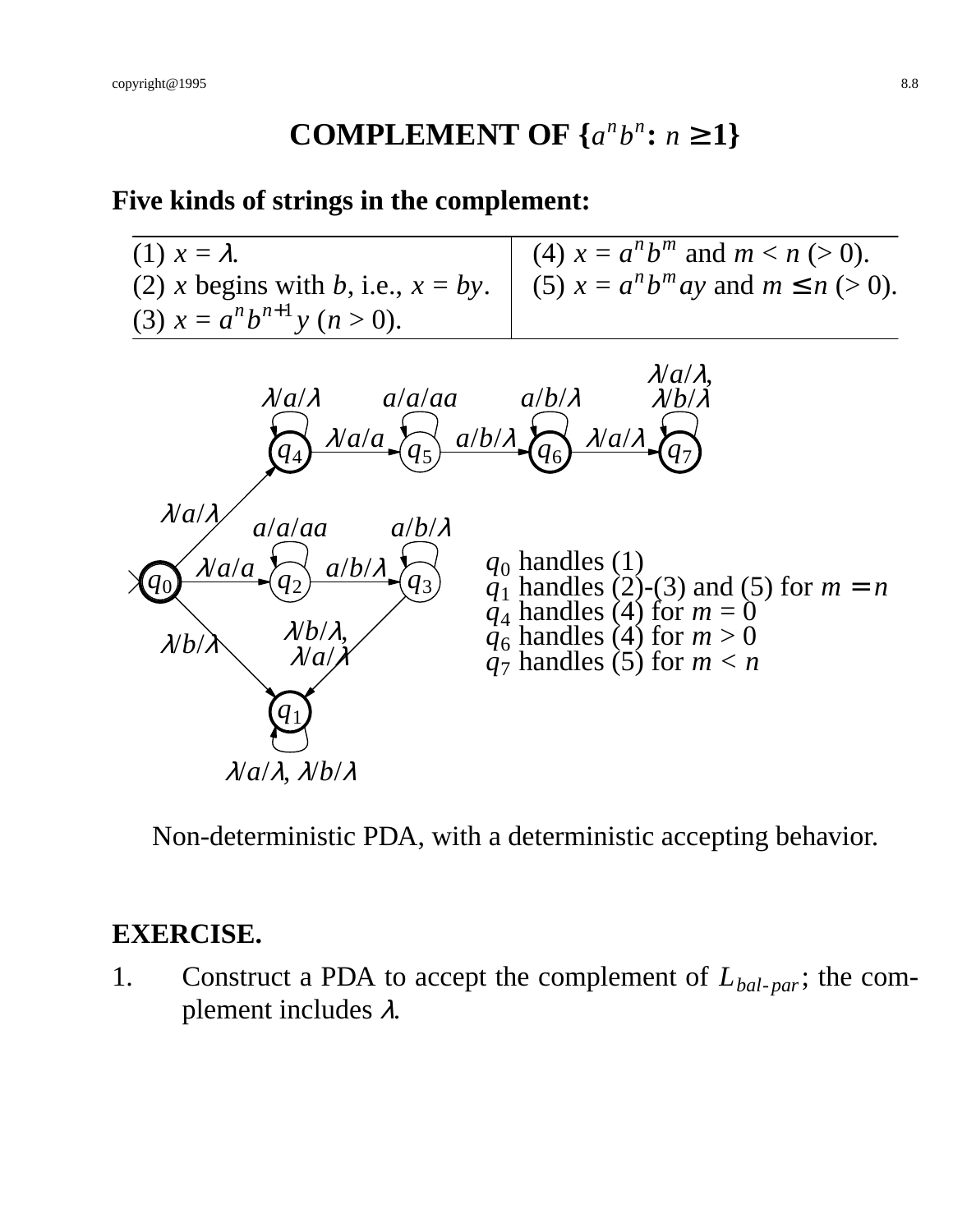# **INTERSECTION OF CFL AND RL IS CFL**

### **AND-construction of a PDA and an FSA:**

- The states of the new PDA have the form  $q_i q'_j$ , where  $q_i =$  a state of the PDA and  $q'_j = a$  state of the FSA. The parts  $q_i$  and  $q'_j$ change according to the PDA and the FSA, respectively.
- The stack operations remain as in the old PDA.



# **PDA for** *Lsym*∩*Lend*-*<sup>b</sup>* :

- Non-deterministic transitions but deterministic behavior.
- The transition  $\lambda/a/\lambda$  from  $q_0A$  to  $q_1A$  never takes part in accepting a string (and can be removed). Are there other such transitions?



# **Question:**

•? Show the tree of all configurations in processing *aba*.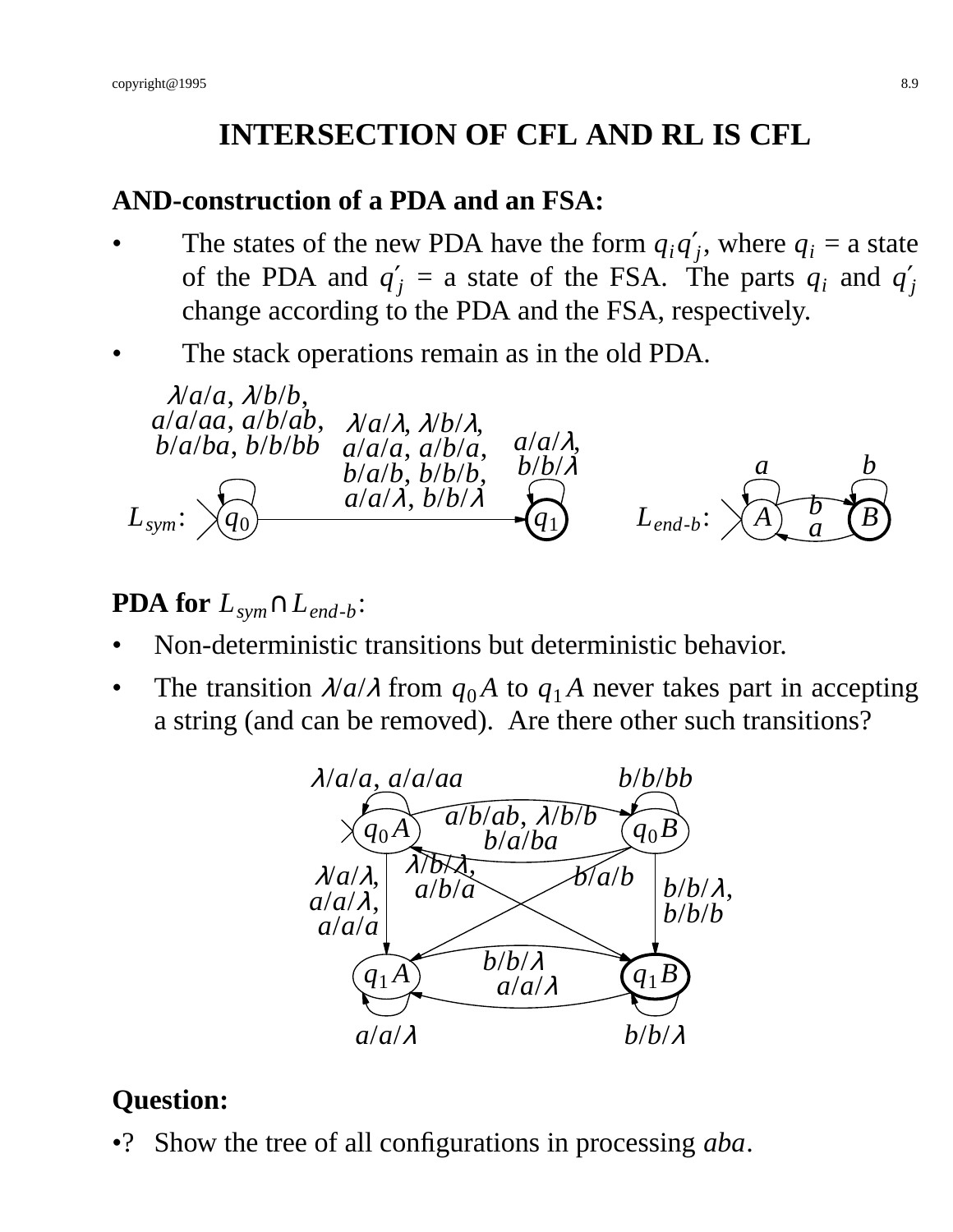## **EXERCISE**

- 1. Argue that the union of a CFL and an RL is a CFL.
- 2. Assume that  $L_{a^n b^n c^n} = \{a^n b^n c^n : n \ge 1\}$  is not CFL, i.e., it is not accepted by any PDA. Then, show that  $\{x \in (a+b+c)^* : \#(x, a) =$  $#(x, b) = #(x, c)$  is not CFL.
- 3. Give a PDA for the language  $L_{\#a=\#b} = \{x \in (a+b)^* : \#(x, a) =$  $#(x, b)$ .
- 4. If *L* is a CFL and *L*′ is regular, then argue that *LL*′ and *L*′*L* are CFL
- 5. Since  $L_{a^n b^n c^n} = L_{a^n b^n c^n} \cap L_{a^* b^n c^n}$  and both  $L_{a^n b^n c^n}$  and  $L_{a^* b^n c^n}$  are CFL, it follows that intersection of CFLs need not be a CFL. Thus, complement of a CFL need not be a CFL either.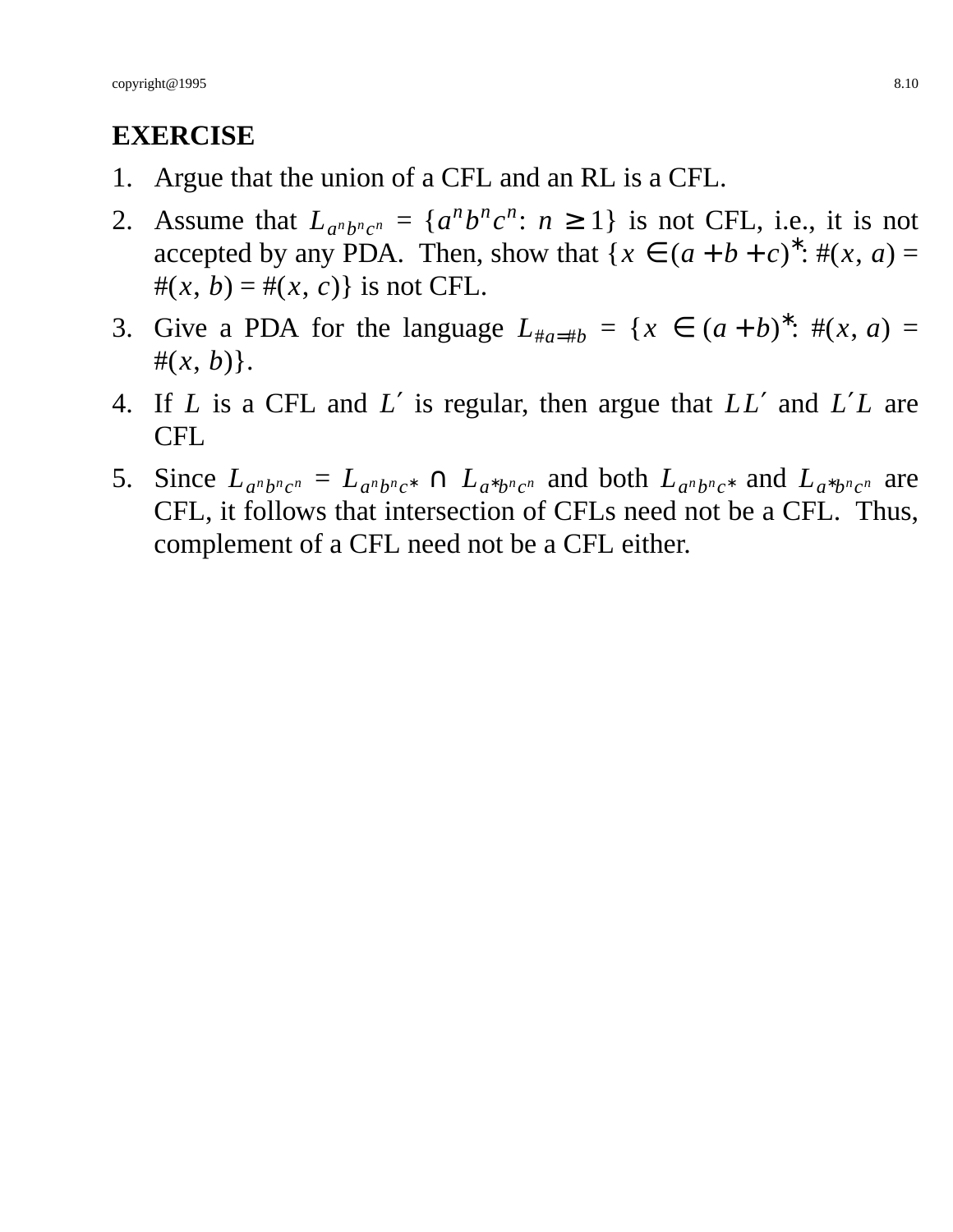## **FINDING NORTHMOST POSITION IN A LINEAR MAZE**

**Linear Maze:** Each square has  $\leq 2$  neighbors; it is a strip laid in a straight line or a curved non-crossing fashion.



#### **Some observations:**

- Starting at 1, when the robot reaches 20 (or 23) the stack must tell us that the robot is one step further north of position 1.
- At 28 (also at 34), the stack should tell us that the maximum north reached so far was one step higher than the start position, and that currently the robot is 4 steps south from that max-north position.
- At 45, the stack must tell us we are still south of the max-north position and it must allow us to get back to position 23, say.

# **EXERCISE.**

1. Design a PDA-control of a robot so that for any initital placement of it in a linear maze, it will stop at a northmost position. Hints: (1) First make the robot go to a dead-end. (2) Use the stack to keep track of north-south motion as it now moves to the other dead-end. Show the stack for each position of the robot till it stops.